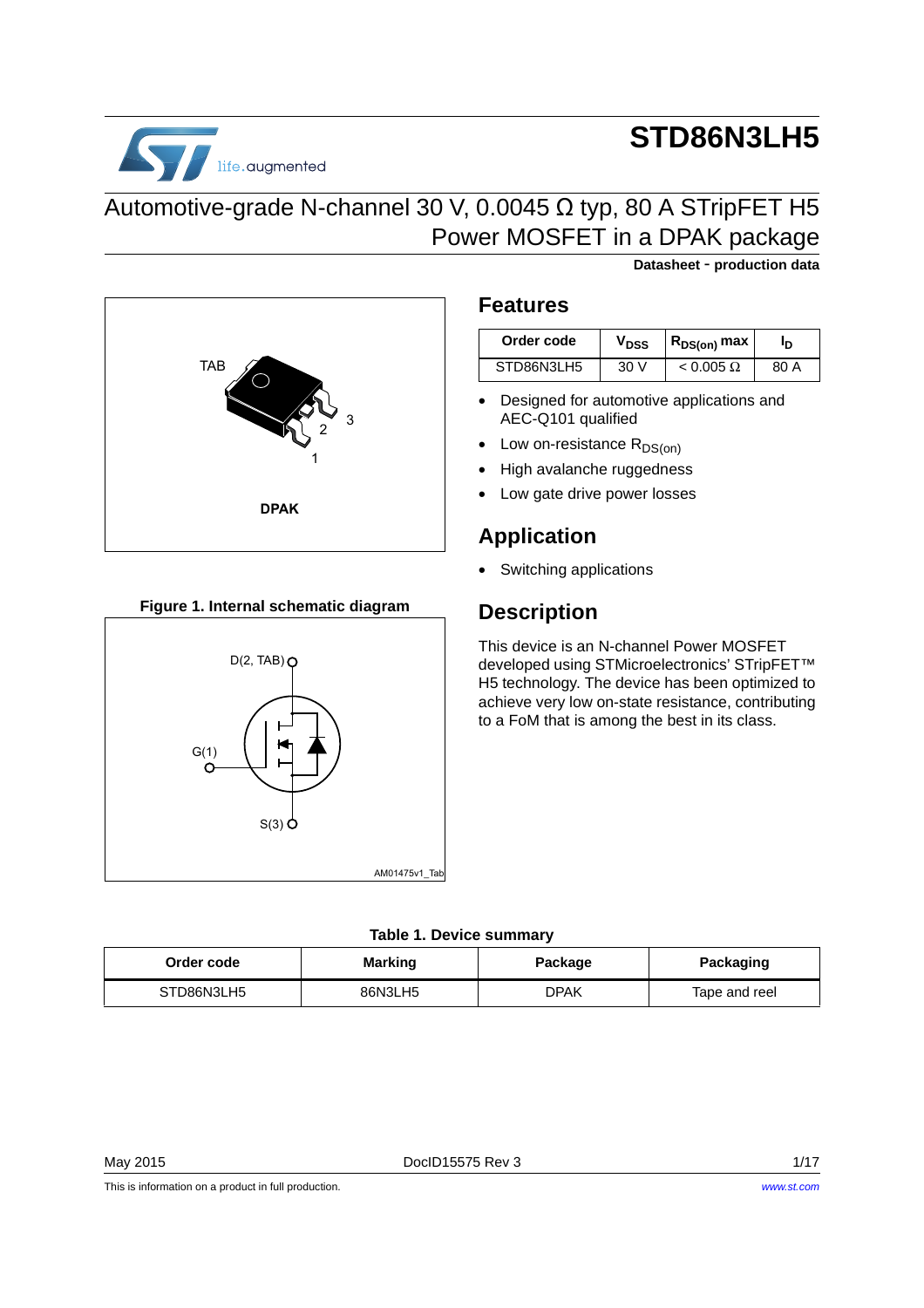## **Contents**

| $1 \quad \blacksquare$  |                                                                                                                |  |
|-------------------------|----------------------------------------------------------------------------------------------------------------|--|
| 2 <sup>1</sup>          |                                                                                                                |  |
|                         |                                                                                                                |  |
| $\overline{3}$          | Test circuit (al., 1991). Test circuit (al., 1991). Test circuit (al., 1991). Test circuit (al., 1991). Test c |  |
| $\overline{\mathbf{4}}$ |                                                                                                                |  |
| 5                       |                                                                                                                |  |
| $6\phantom{1}6$         |                                                                                                                |  |

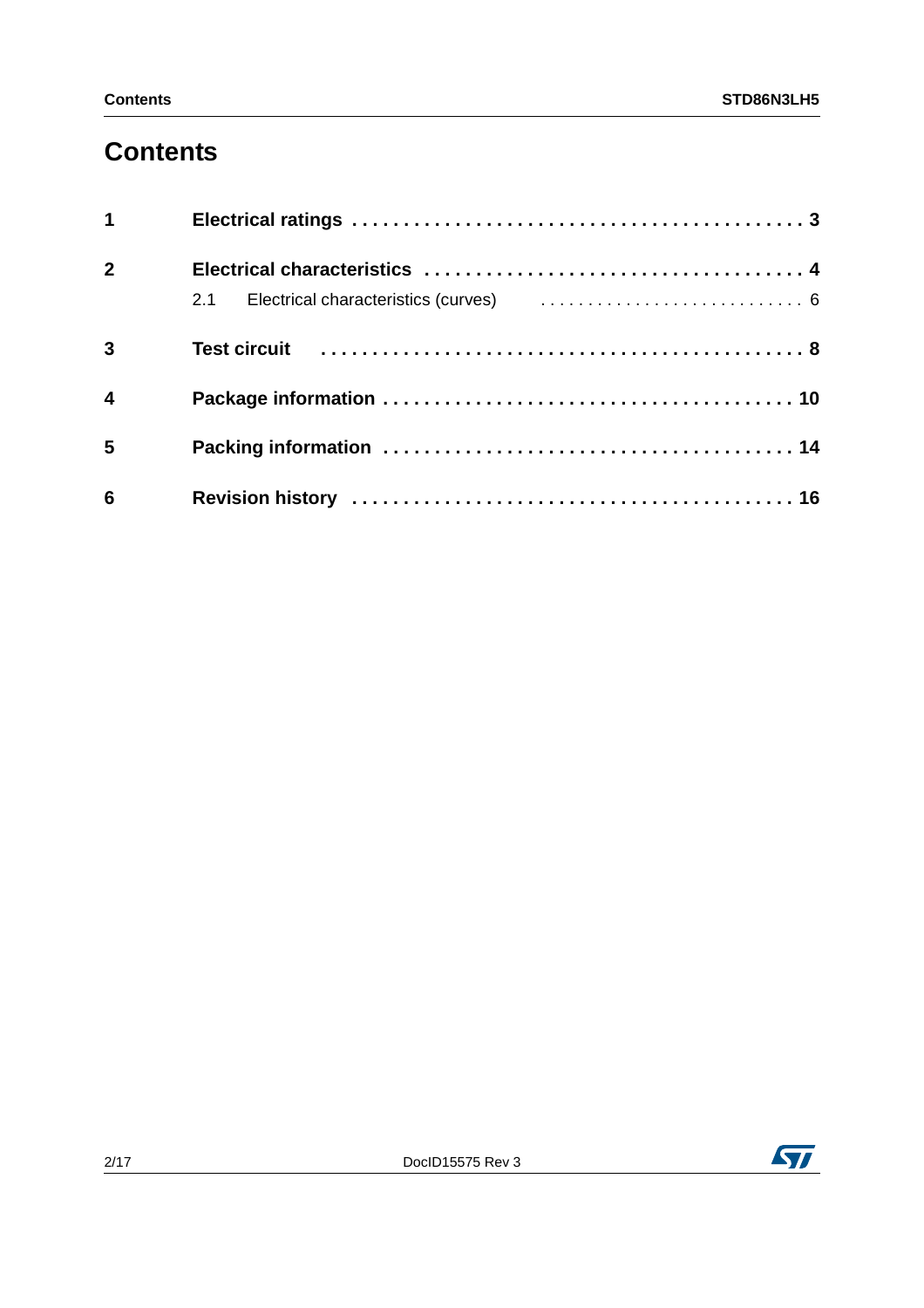# <span id="page-2-0"></span>**1 Electrical ratings**

<span id="page-2-1"></span>

| Symbol                  | <b>Parameter</b>                                           | Value      | Unit               |
|-------------------------|------------------------------------------------------------|------------|--------------------|
| $V_{DS}$                | Drain-source voltage ( $V_{GS}$ = 0 V)                     | 30         | $\vee$             |
| $V_{DS}$                | Drain-source voltage ( $V_{GS} = 0$ V) @ T <sub>JMAX</sub> | 35         | $\vee$             |
| $V_{GS}$                | Gate-source voltage                                        | ±20        | $\vee$             |
| $I_D$ <sup>(1)</sup>    | Drain current (continuous) at $T_c = 25 °C$                | 80         | A                  |
| l <sub>D</sub>          | Drain current (continuous) at $T_c = 100 °C$               | 55         | A                  |
| $IDM$ <sup>(2)</sup>    | Drain current (pulsed)                                     | 320        | A                  |
| $P_{TOT}$               | Total dissipation at $T_C = 25 °C$                         | 70         | W                  |
|                         | Derating factor                                            | 0.47       | $W$ <sup>o</sup> C |
| $E_{AS}$ <sup>(3)</sup> | Single pulse avalanche energy                              | 165        | mJ                 |
| $T_{\text{stg}}$        | Storage temperature                                        | -55 to 175 | °C                 |
| $T_i$                   | Max. operating junction temperature                        | 175        | °C                 |

1. Limited by wire bonding

2. Pulse width limited by safe operating area

3. Starting Tj =  $25^{\circ}$ C,  $I_D = 40$  A,  $V_{DD} = 25$  V

#### **Table 3. Thermal resistance**

| <b>Symbol</b>          | <b>Parameter</b>                     | Value | Unit               |
|------------------------|--------------------------------------|-------|--------------------|
| $R_{\text{thi-case}}$  | Thermal resistance junction-case max | 2.14  | $\rm ^{\circ}$ C/W |
| $R_{\mathsf{thj-pcb}}$ | Thermal resistance junction-pcb max  | 50    | °C/W               |

1. When mounted on 1 inch² FR-4 Oz Cu board

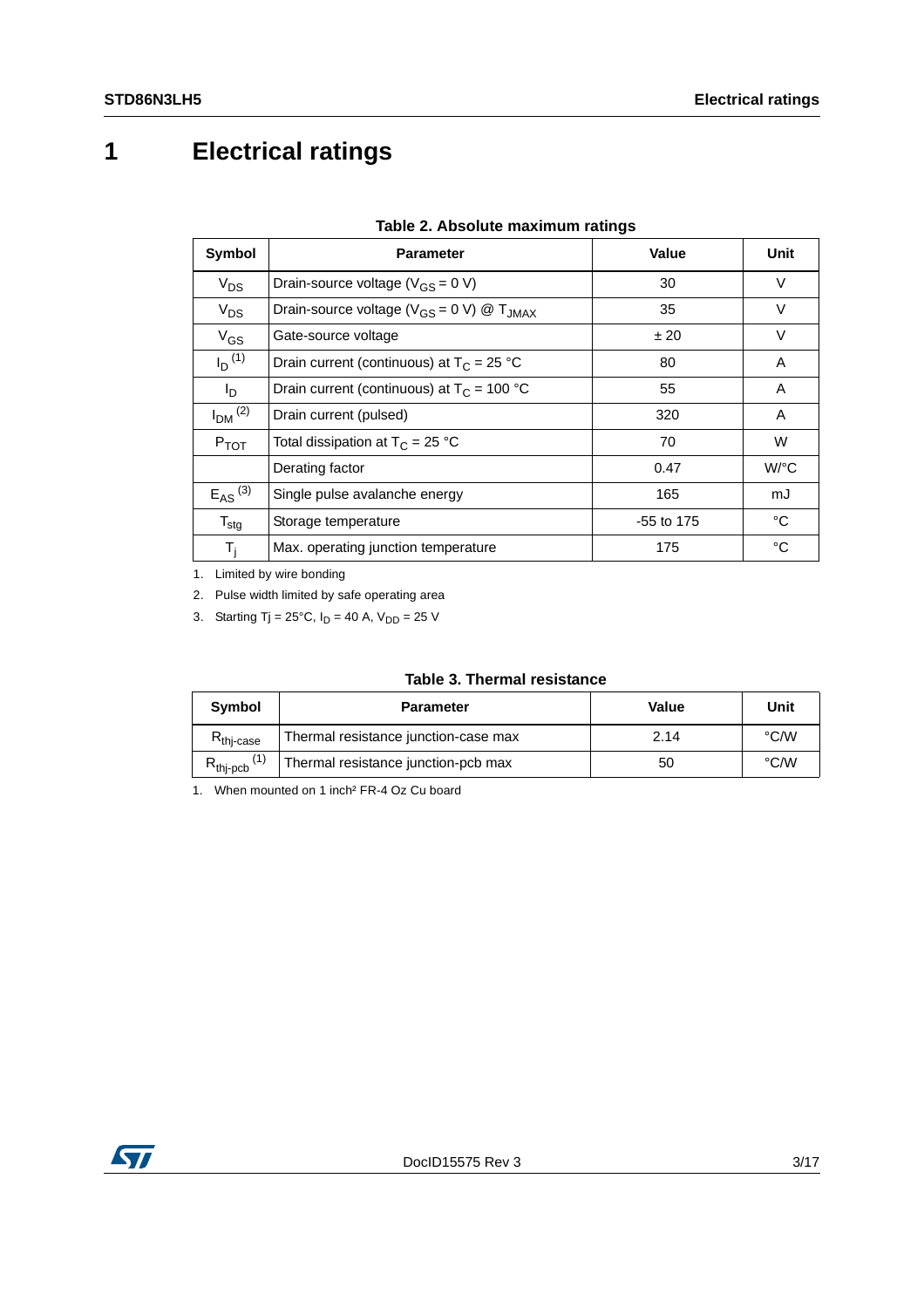# <span id="page-3-0"></span>**2 Electrical characteristics**

 $(T_{\text{CASE}} = 25 \text{ °C}$  unless otherwise specified)

<span id="page-3-1"></span>

| <b>Symbol</b>    | <b>Parameter</b>                                     | <b>Test conditions</b>                          | Min. | Typ.   | Max.    | Unit     |
|------------------|------------------------------------------------------|-------------------------------------------------|------|--------|---------|----------|
| $V_{(BR)DSS}$    | Drain-source breakdown<br>Voltage                    | $I_D$ = 250 µA, $V_{GS}$ = 0 V                  | 30   |        |         | V        |
| $I_{DSS}$        | Zero gate voltage drain<br>current ( $V_{GS}$ = 0 V) | $V_{DS} = 20 V$<br>$V_{DS}$ = 20 V, Tc = 125 °C |      |        | 1<br>10 | μA<br>μA |
| l <sub>GSS</sub> | Gate body leakage current<br>$(V_{DS} = 0 V)$        | $V_{GS} = \pm 20 V$                             |      |        | ±100    | nA       |
| $V_{GS(th)}$     | Gate threshold voltage                               | $V_{DS} = V_{GS}$ , $I_D = 250 \mu A$           | 1    | 1.8    | 2.5     | V        |
|                  | Static drain-source on-                              | $V_{GS}$ = 10 V, $I_D$ = 40 A                   |      | 0.0045 | 0.005   | Ω        |
| $R_{DS(on)}$     | resistance                                           | $V_{GS}$ = 5 V, $I_D$ = 40 A                    |      | 0.0055 | 0.0065  | Ω        |

**Table 4. Static**

#### **Table 5. Dynamic**

| Symbol        | <b>Parameter</b>                       | <b>Test conditions</b>                                                         | Min. | Typ. | Max. | Unit |
|---------------|----------------------------------------|--------------------------------------------------------------------------------|------|------|------|------|
| $C_{iss}$     | Input capacitance                      |                                                                                |      | 1850 |      | pF   |
| $C_{\rm oss}$ | Output capacitance                     | $V_{DS}$ = 25 V, f=1 MHz,                                                      |      | 380  |      | pF   |
| $C_{rss}$     | Reverse transfer<br>capacitance        | $V_{GS} = 0 V$                                                                 |      | 58   |      | pF   |
| $Q_q$         | Total gate charge                      | $V_{DD}$ = 15 V, $I_D$ = 80 A<br>$V_{GS} = 5 V$<br>Figure 16                   |      | 14   |      | nC   |
| $Q_{gs}$      | Gate-source charge                     |                                                                                |      | 6.8  |      | nС   |
| $Q_{gd}$      | Gate-drain charge                      |                                                                                |      | 4.7  |      | nС   |
| $Q_{gs1}$     | Pre $V_{th}$ gate-to-source<br>charge  | $V_{DD}$ = 15 V, $I_D$ = 80 A<br>$V_{GS} = 5 V$<br>Figure 16                   |      | 2.3  |      | nC   |
| $Q_{gs2}$     | Post $V_{th}$ gate-to-source<br>charge |                                                                                |      | 4.5  |      | nС   |
| $R_G$         | Gate input resistance                  | $f = 1$ MHz gate bias<br>$Bias = 0$ test signal<br>$level = 20$ mV, open drain |      | 1.2  |      | Ω    |

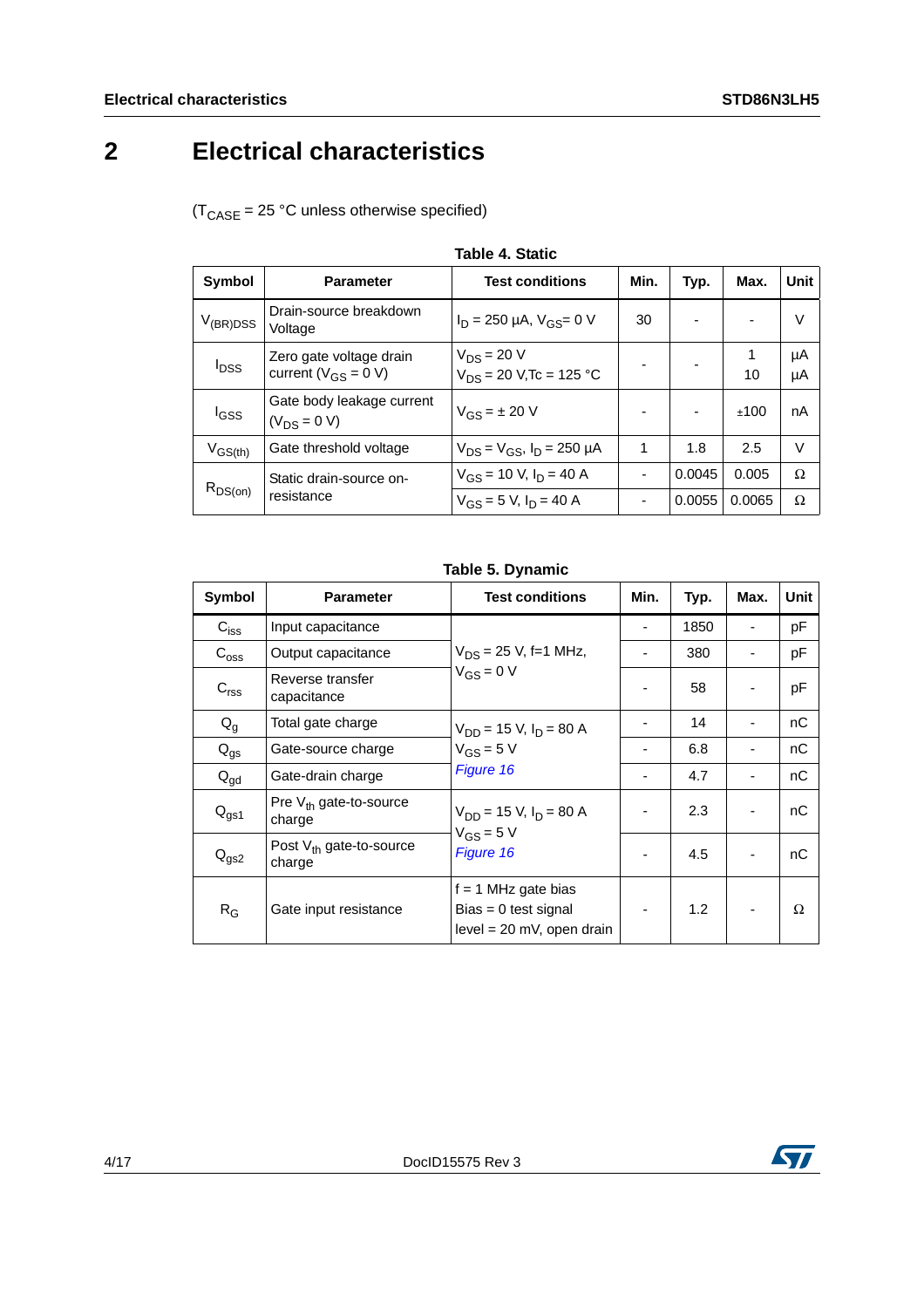| Symbol       | <b>Parameter</b>    | <b>Test conditions</b>                                                          | Min. | Typ. | Max.                     | <b>Unit</b> |
|--------------|---------------------|---------------------------------------------------------------------------------|------|------|--------------------------|-------------|
| $t_{d(on)}$  | Turn-on delay time  | $V_{DD}$ = 15 V, $I_D$ = 40 A,<br>$R_G = 4.7 \Omega, V_{GS} = 5 V$<br>Figure 15 |      | 6    | $\overline{\phantom{a}}$ | ns          |
| t,           | Rise time           |                                                                                 |      | 14   | $\overline{\phantom{a}}$ | ns          |
| $I_{d(off)}$ | Turn-off delay time |                                                                                 |      | 23.6 | $\overline{\phantom{a}}$ | ns          |
| t,           | Fall time           |                                                                                 |      | 10.8 | ٠                        | ns          |

**Table 6. Switching on/off (inductive load)**

### **Table 7. Source drain diode**

| <b>Symbol</b>   | <b>Parameter</b>              | <b>Test conditions</b>                    | Min. | Typ. | Max. | Unit |
|-----------------|-------------------------------|-------------------------------------------|------|------|------|------|
| <sup>I</sup> SD | Source-drain current          |                                           |      |      | 80   | A    |
| $I_{SDM}^{(1)}$ | Source-drain current (pulsed) |                                           | -    |      | 320  | Α    |
| $V_{SD}^{(2)}$  | Forward on voltage            | $I_{SD}$ = 40 A, $V_{GS}$ = 0             |      |      | 1.1  | v    |
| $t_{rr}$        | Reverse recovery time         | $I_{SD} = 80 A,$                          |      | 31.8 |      | ns   |
| $Q_{rr}$        | Reverse recovery charge       | $di/dt = 100$ A/ $\mu$ s,<br>$VDD = 20 V$ |      | 26.1 |      | nС   |
| <b>RRM</b>      | Reverse recovery current      | Figure 17                                 |      | 1.6  |      | Α    |

1. Pulse width limited by safe operating area

2. Pulsed: pulse duration =  $300 \,\mu s$ , duty cycle  $1.5\%$ 

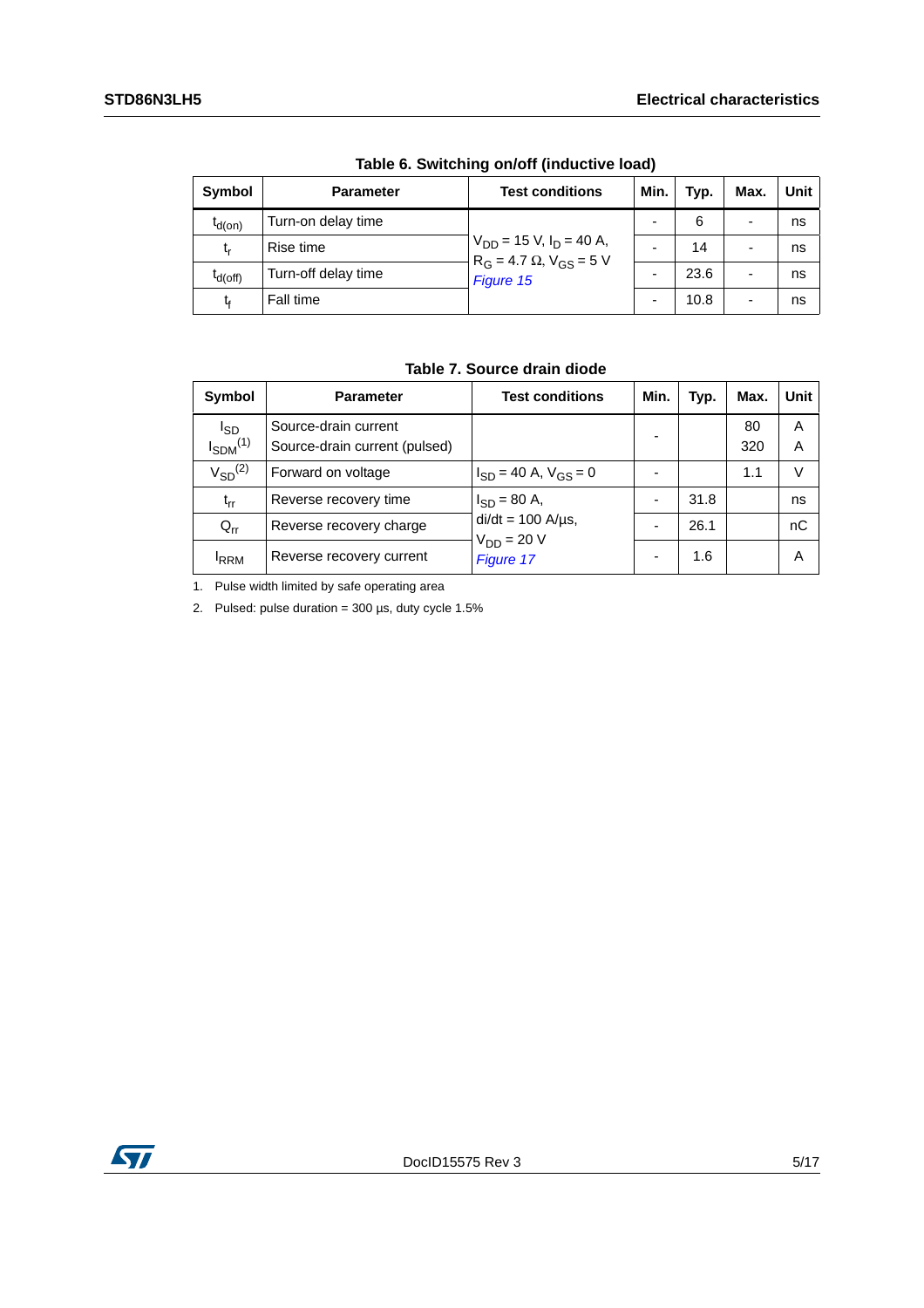### <span id="page-5-0"></span>**2.1 Electrical characteristics (curves)**





Figure 4. Output characteristics **Figure 5. Transfer characteristics** 



Figure 6. Normalized B<sub>VDSS</sub> vs temperature Figure 7. Static drain-source on resistance











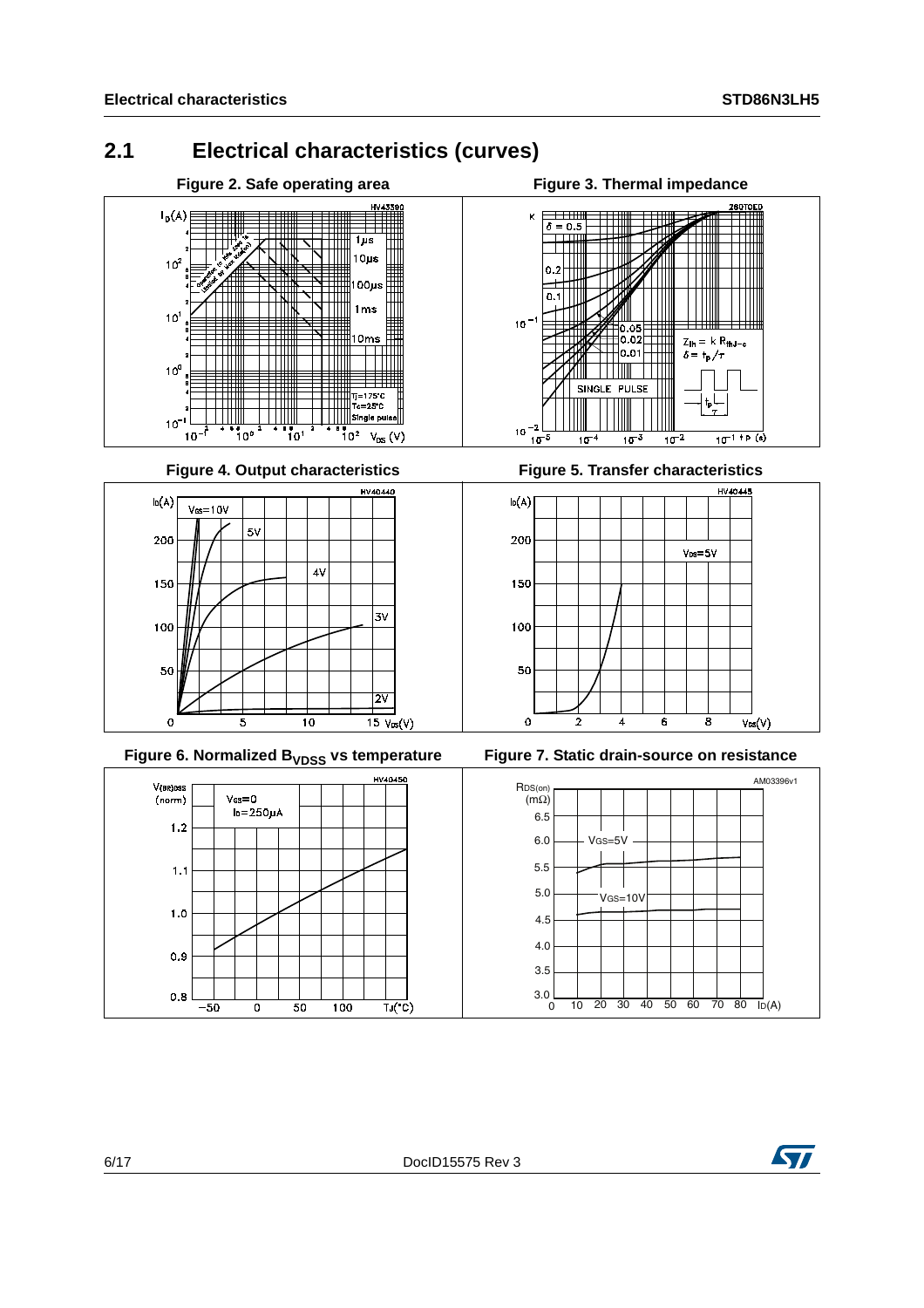Figure 8. Gate charge vs gate-source voltage Figure 9. Capacitance variations



**Figure 10. Normalized gate threshold voltage vs temperature**



**Figure 12. Source-drain diode forward characteristics**





**Figure 11. Normalized on resistance vs temperature**



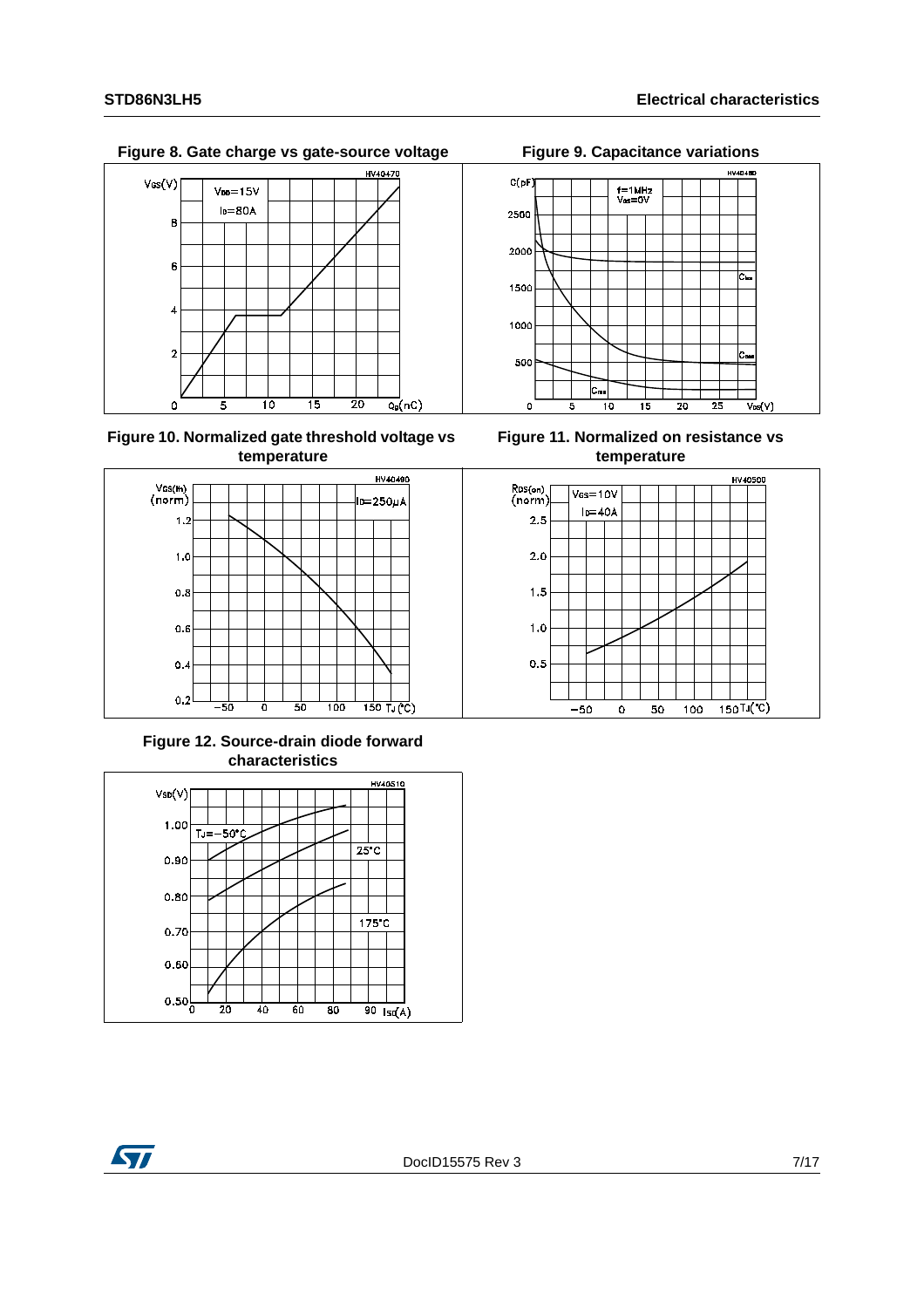### <span id="page-7-0"></span>**3 Test circuit**



<span id="page-7-2"></span>**Figure 15. Test circuit for inductive load switching and diode recovery times**



<span id="page-7-3"></span>**Figure 17. Unclamped inductive waveform Figure 18. Switching time waveform**





<span id="page-7-1"></span>









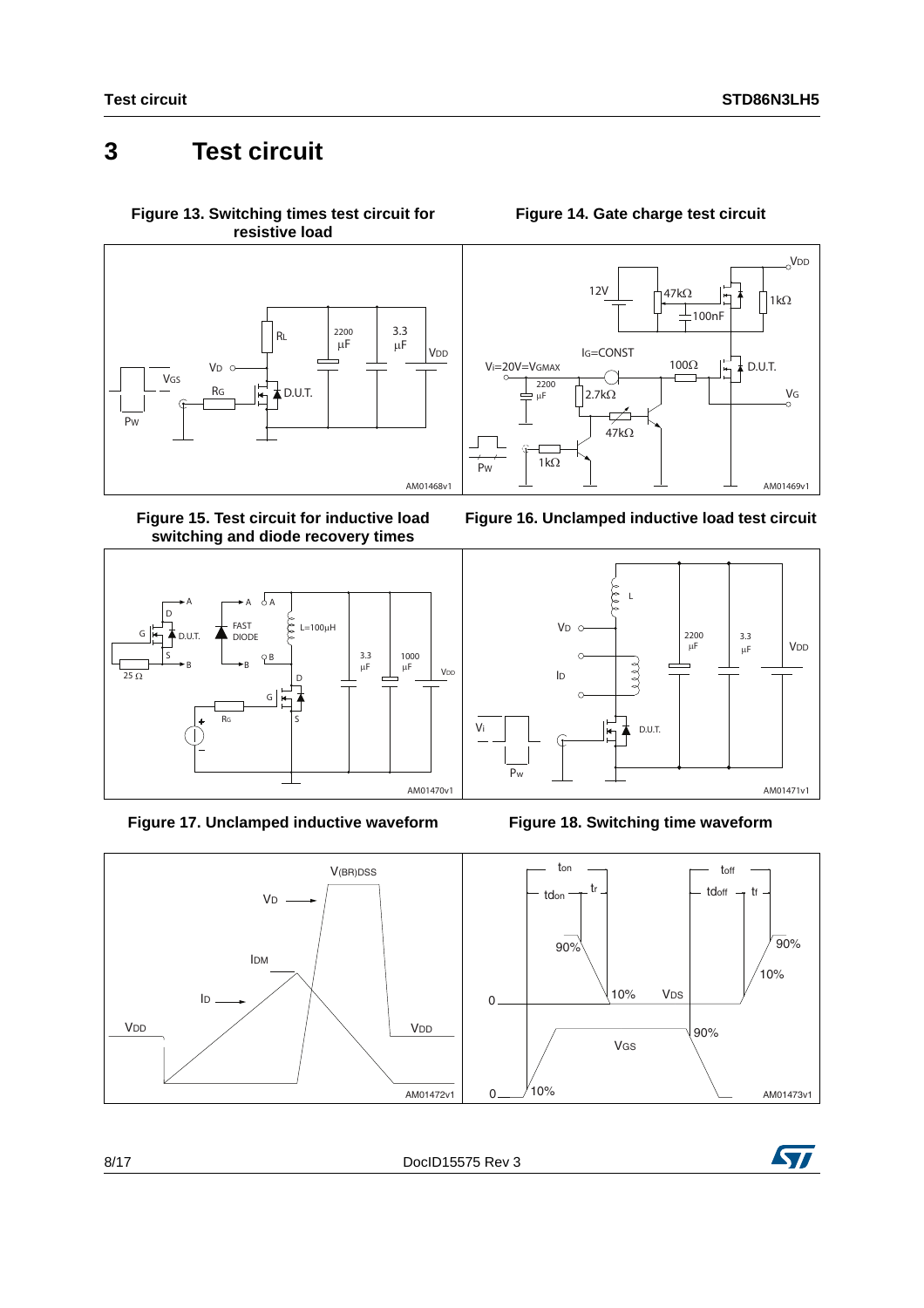### **Figure 19. Gate charge waveform**



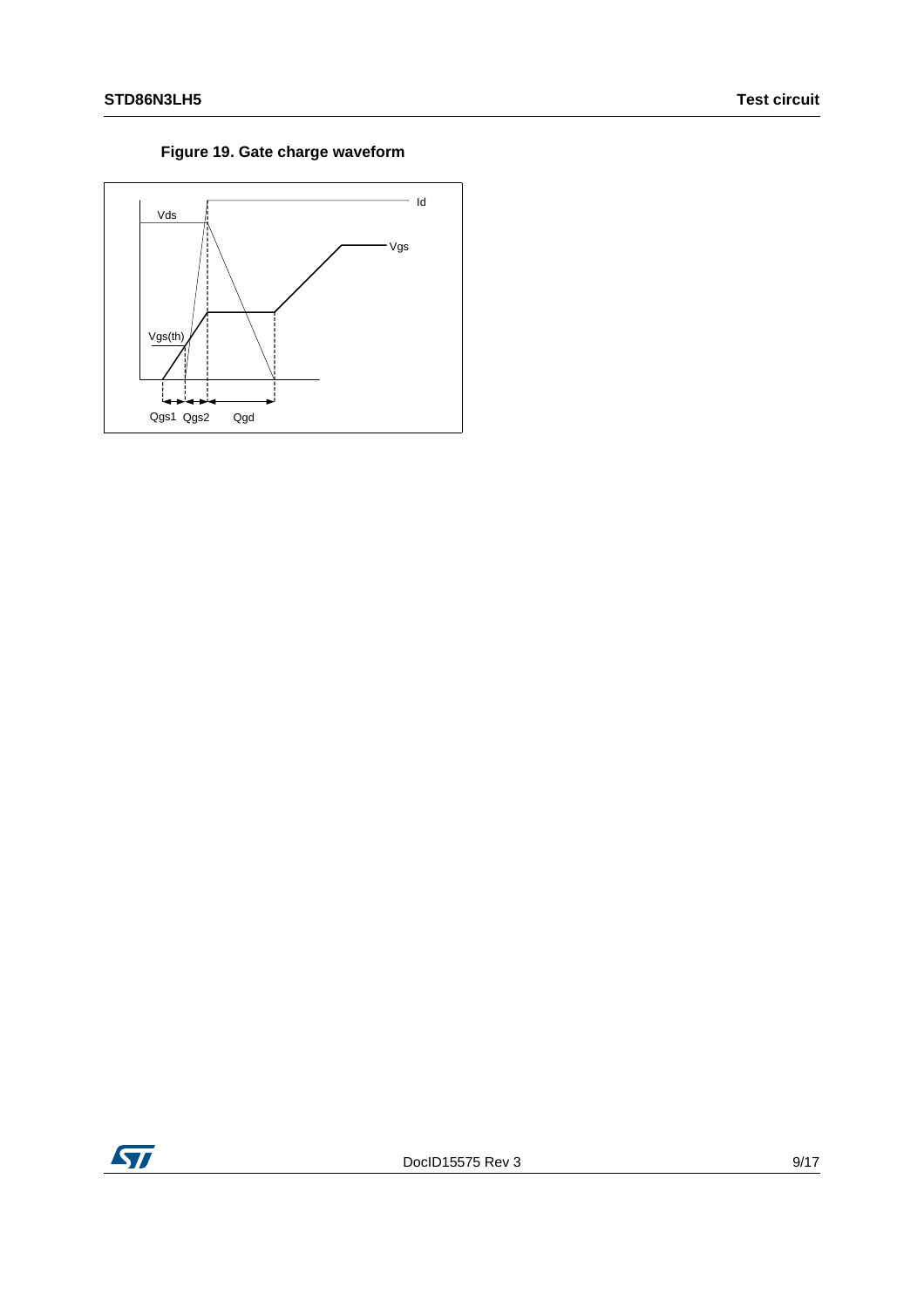### <span id="page-9-0"></span>**4 Package information**

In order to meet environmental requirements, ST offers these devices in different grades of ECOPACK® packages, depending on their level of environmental compliance. ECOPACK® specifications, grade definitions and product status are available at: www.st.com. ECOPACK is an ST trademark.

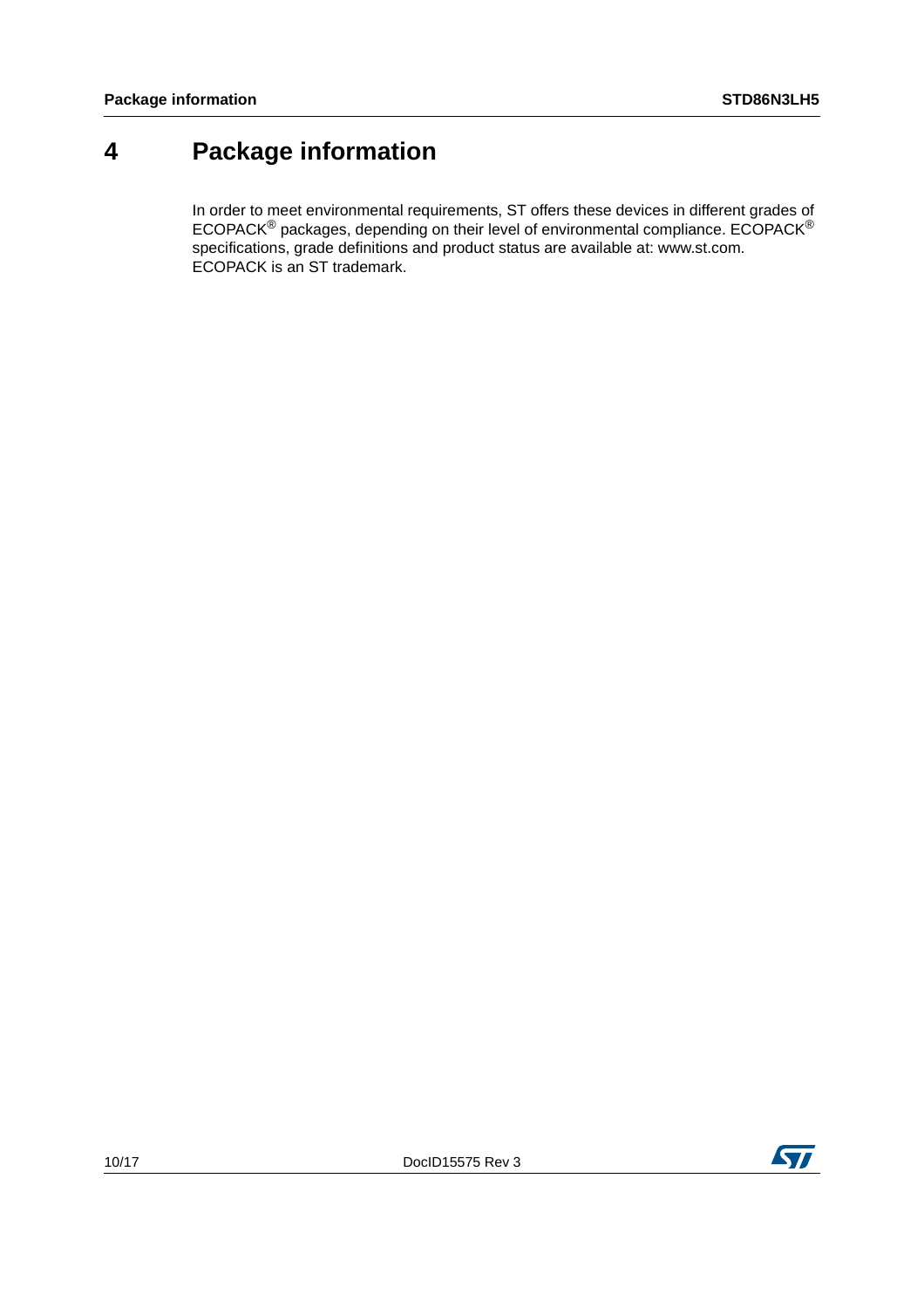



DocID15575 Rev 3 11/17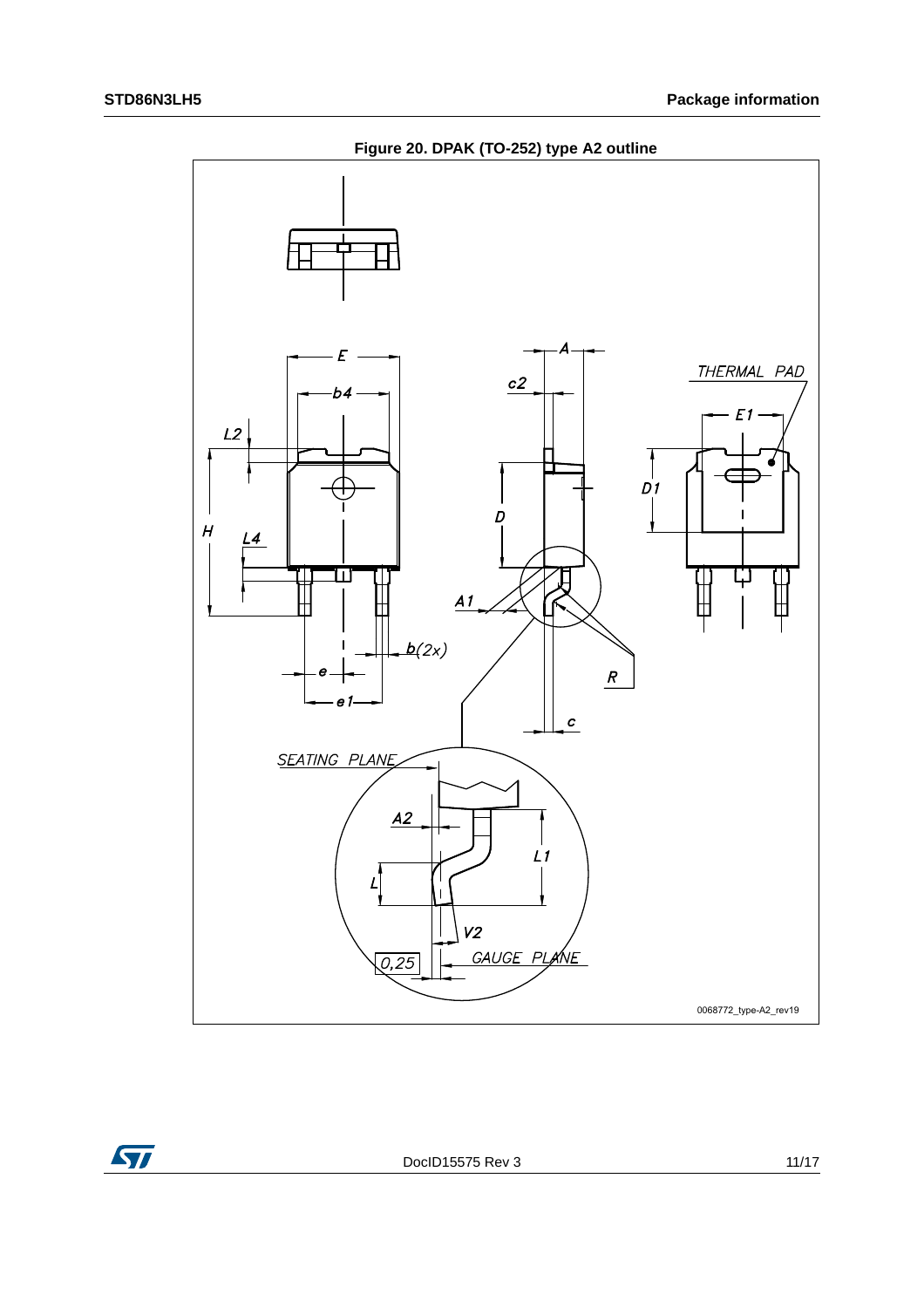|                                            |             | mm   |             |
|--------------------------------------------|-------------|------|-------------|
| Dim.                                       | Min.        | Typ. | Max.        |
| $\boldsymbol{\mathsf{A}}$                  | 2.20        |      | 2.40        |
| A1                                         | 0.90        |      | 1.10        |
| A2                                         | 0.03        |      | 0.23        |
| $\sf b$                                    | 0.64        |      | 0.90        |
| b4                                         | 5.20        |      | 5.40        |
| ${\bf c}$                                  | 0.45        |      | $0.60\,$    |
| c2                                         | 0.48        |      | 0.60        |
| $\mathsf D$                                | 6.00        |      | 6.20        |
| D1                                         | 4.95        | 5.10 | 5.25        |
| $\mathsf E$                                | 6.40        |      | 6.60        |
| E1                                         | 5.10        | 5.20 | 5.30        |
| $\mathsf{e}% _{0}\left( \mathsf{e}\right)$ | 2.16        | 2.28 | 2.40        |
| e1                                         | 4.40        |      | 4.60        |
| $\boldsymbol{\mathsf{H}}$                  | 9.35        |      | 10.10       |
| L                                          | 1.00        |      | 1.50        |
| L1                                         | 2.60        | 2.80 | $3.00\,$    |
| L2                                         | 0.65        | 0.80 | $0.95\,$    |
| L4                                         | 0.60        |      | 1.00        |
| $\mathsf{R}$                               |             | 0.20 |             |
| V <sub>2</sub>                             | $0^{\circ}$ |      | $8^{\circ}$ |

| Table 8. DPAK (TO-252) type A2 mechanical data |  |  |
|------------------------------------------------|--|--|
|                                                |  |  |

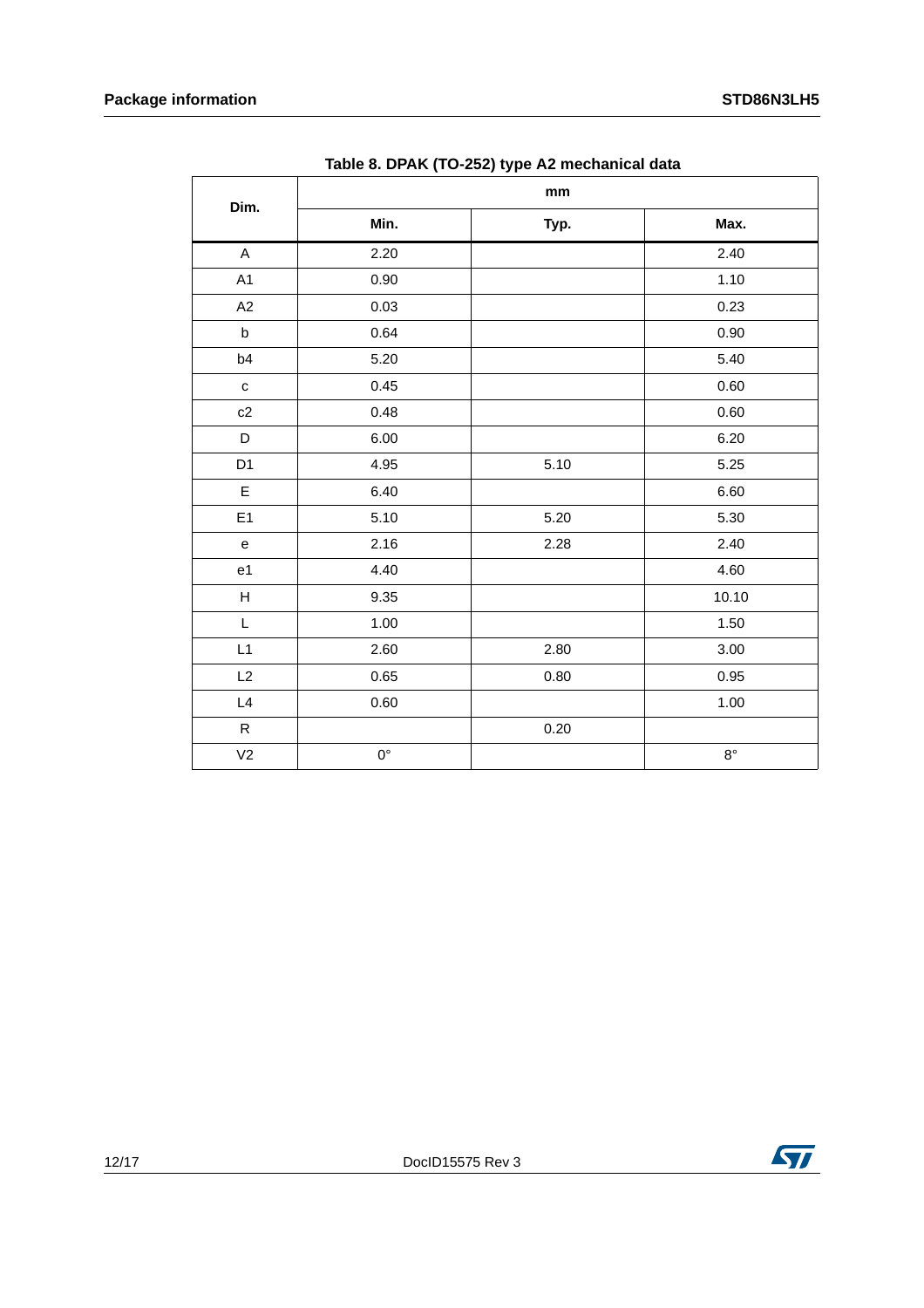

a. All dimensions are in millimeters

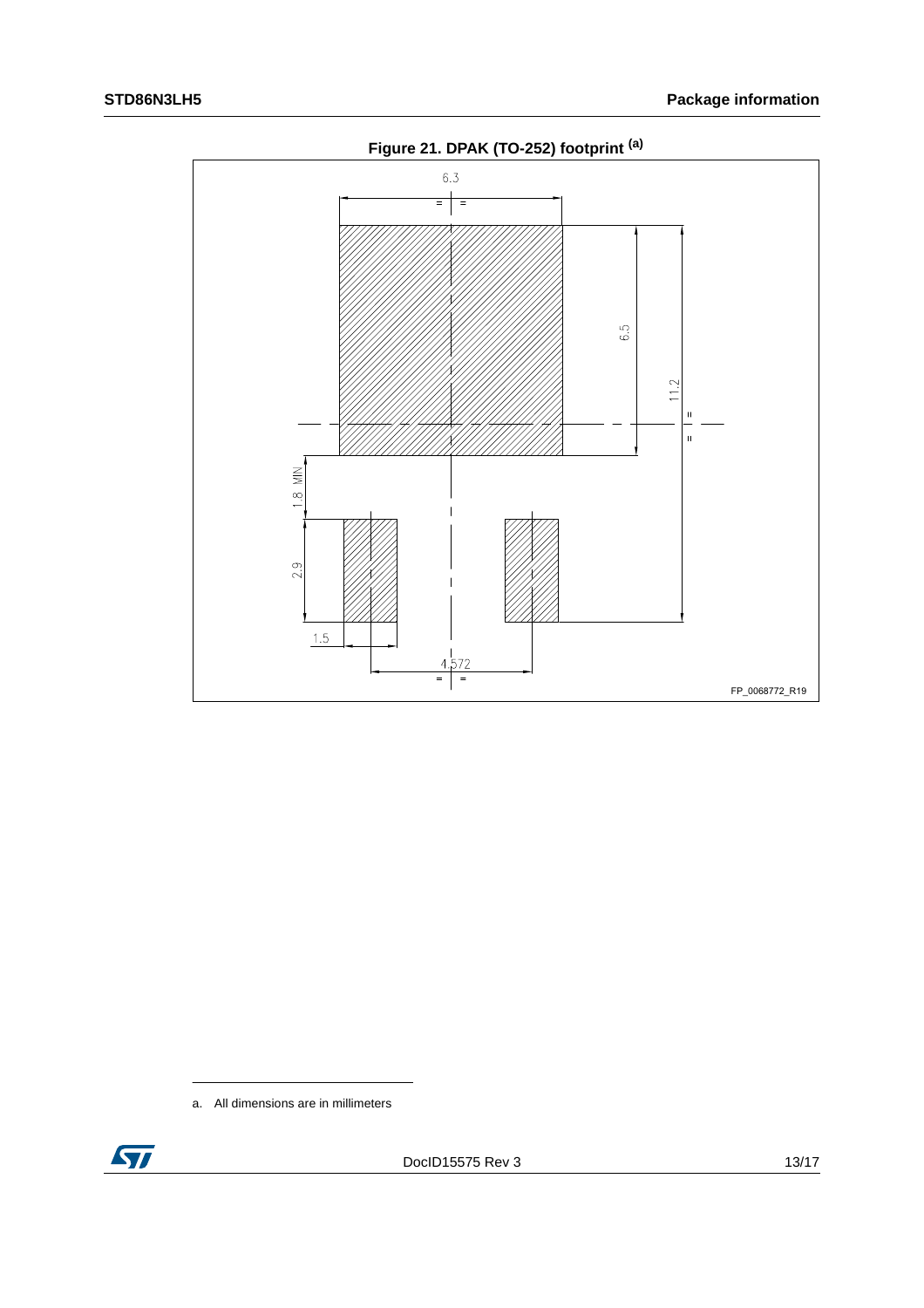## <span id="page-13-0"></span>**5 Packing information**



#### **Figure 22. Tape for DPAK (TO-252)**

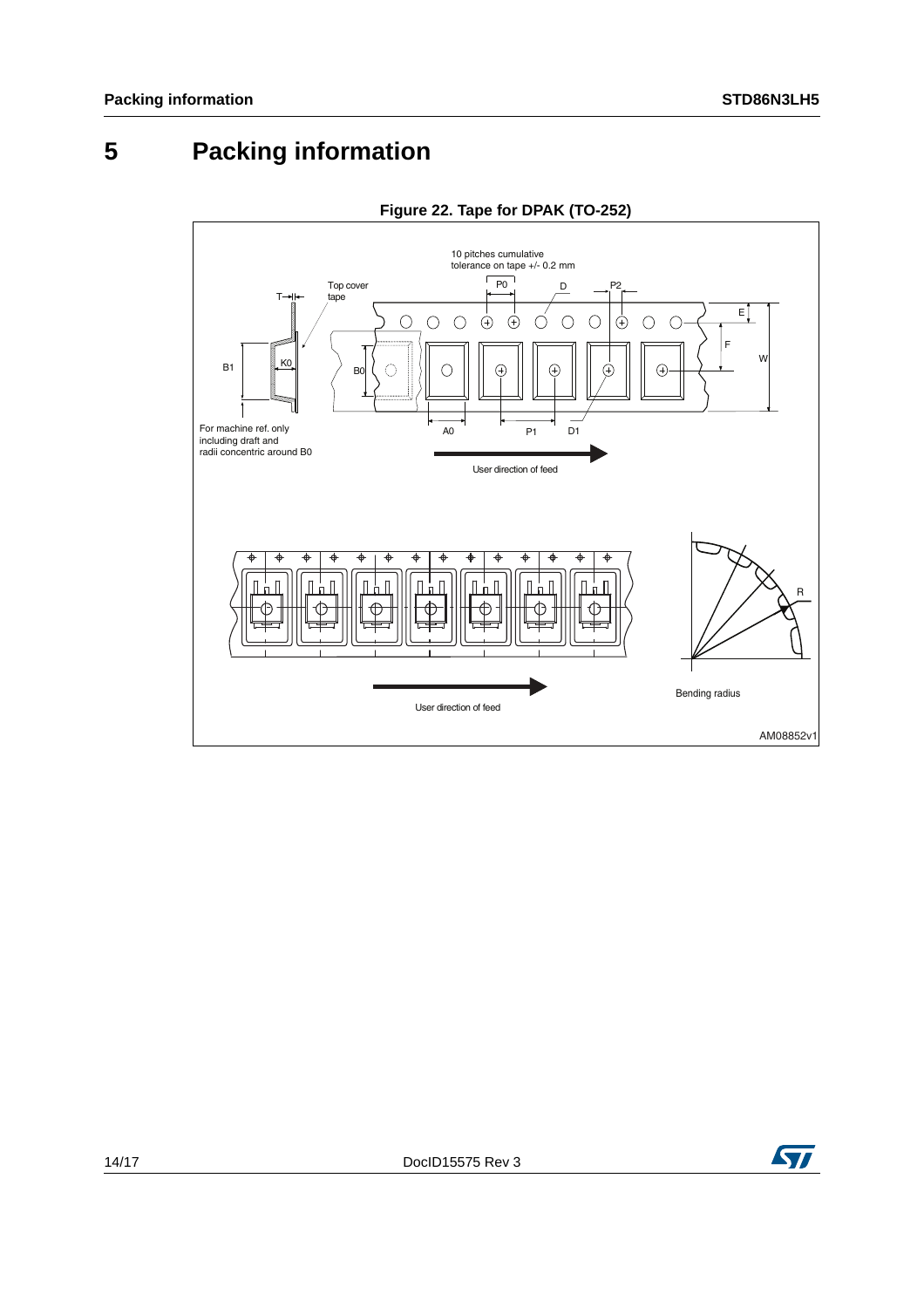

**Figure 23. Reel for DPAK (TO-252)**

| Table 9. DPAK (TO-252) tape and reel mechanical data |  |  |  |  |  |
|------------------------------------------------------|--|--|--|--|--|
|------------------------------------------------------|--|--|--|--|--|

| <b>Tape</b>    |      |                | Reel        |                   |      |  |
|----------------|------|----------------|-------------|-------------------|------|--|
| Dim.           | mm   |                |             | mm                |      |  |
|                | Min. | Max.           | Dim.        | Min.              | Max. |  |
| A <sub>0</sub> | 6.8  | $\overline{7}$ | A           |                   | 330  |  |
| B <sub>0</sub> | 10.4 | 10.6           | B           | 1.5               |      |  |
| <b>B1</b>      |      | 12.1           | $\mathsf C$ | 12.8              | 13.2 |  |
| D              | 1.5  | 1.6            | D           | 20.2              |      |  |
| D <sub>1</sub> | 1.5  |                | G           | 16.4              | 18.4 |  |
| E              | 1.65 | 1.85           | N           | 50                |      |  |
| $\mathsf F$    | 7.4  | 7.6            | $\mathsf T$ |                   | 22.4 |  |
| K <sub>0</sub> | 2.55 | 2.75           |             |                   |      |  |
| P <sub>0</sub> | 3.9  | 4.1            |             | Base qty.<br>2500 |      |  |
| P <sub>1</sub> | 7.9  | 8.1            |             | Bulk qty.         | 2500 |  |
| P <sub>2</sub> | 1.9  | 2.1            |             |                   |      |  |
| $\mathsf{R}$   | 40   |                |             |                   |      |  |
| $\top$         | 0.25 | 0.35           |             |                   |      |  |
| W              | 15.7 | 16.3           |             |                   |      |  |

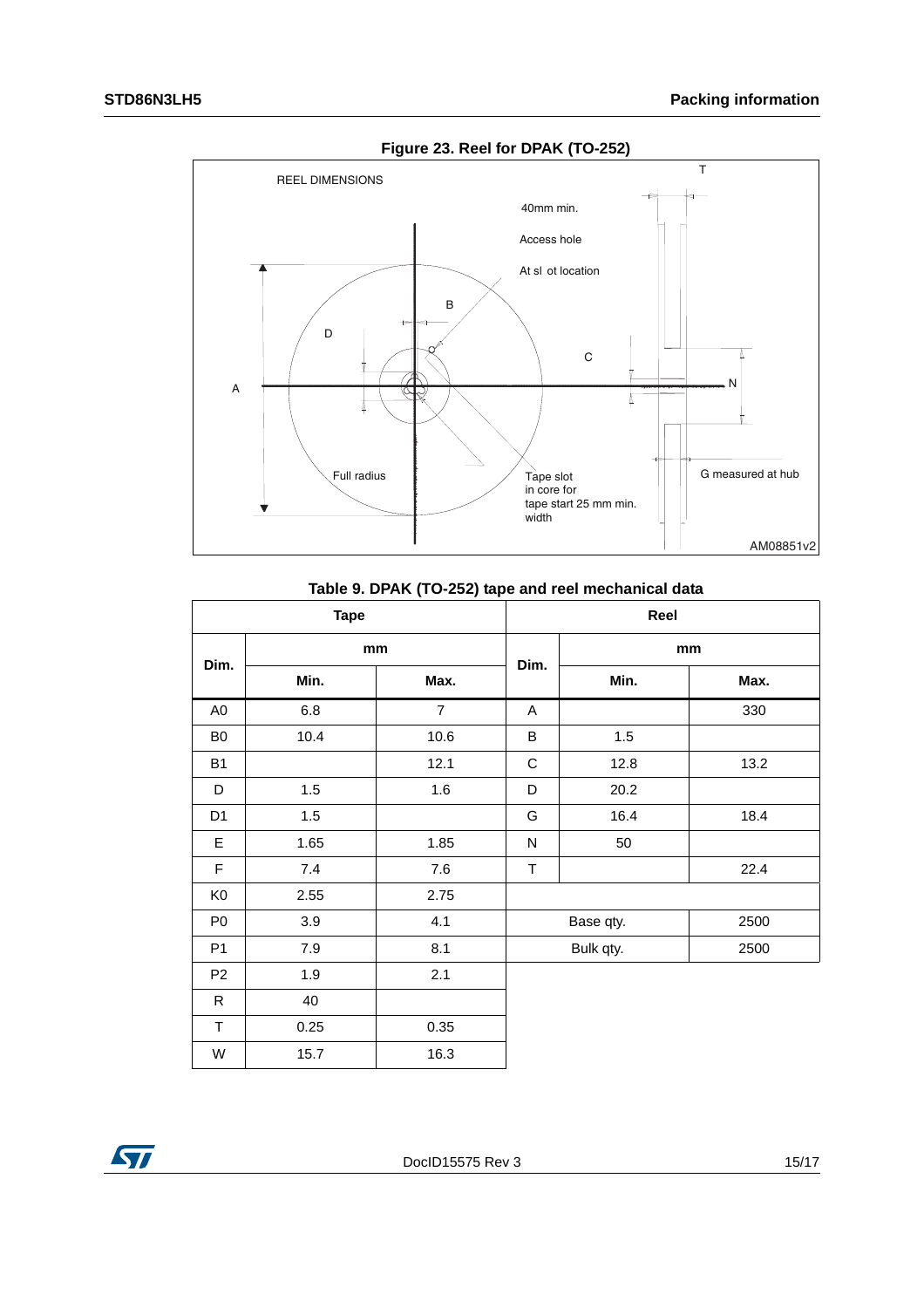# <span id="page-15-0"></span>**6 Revision history**

| Date        | <b>Revision</b>                                                                                        | <b>Changes</b>                                            |
|-------------|--------------------------------------------------------------------------------------------------------|-----------------------------------------------------------|
| 10-Apr-2009 |                                                                                                        | First release.                                            |
| 22-Mar-2011 | 2                                                                                                      | $V_{GS}$ value has been corrected in Table 2 and Table 4. |
| 13-May-2015 | Updated title, features and description in cover page.<br>3<br>Updated Section 4: Package information. |                                                           |

#### **Table 10. Document revision history**